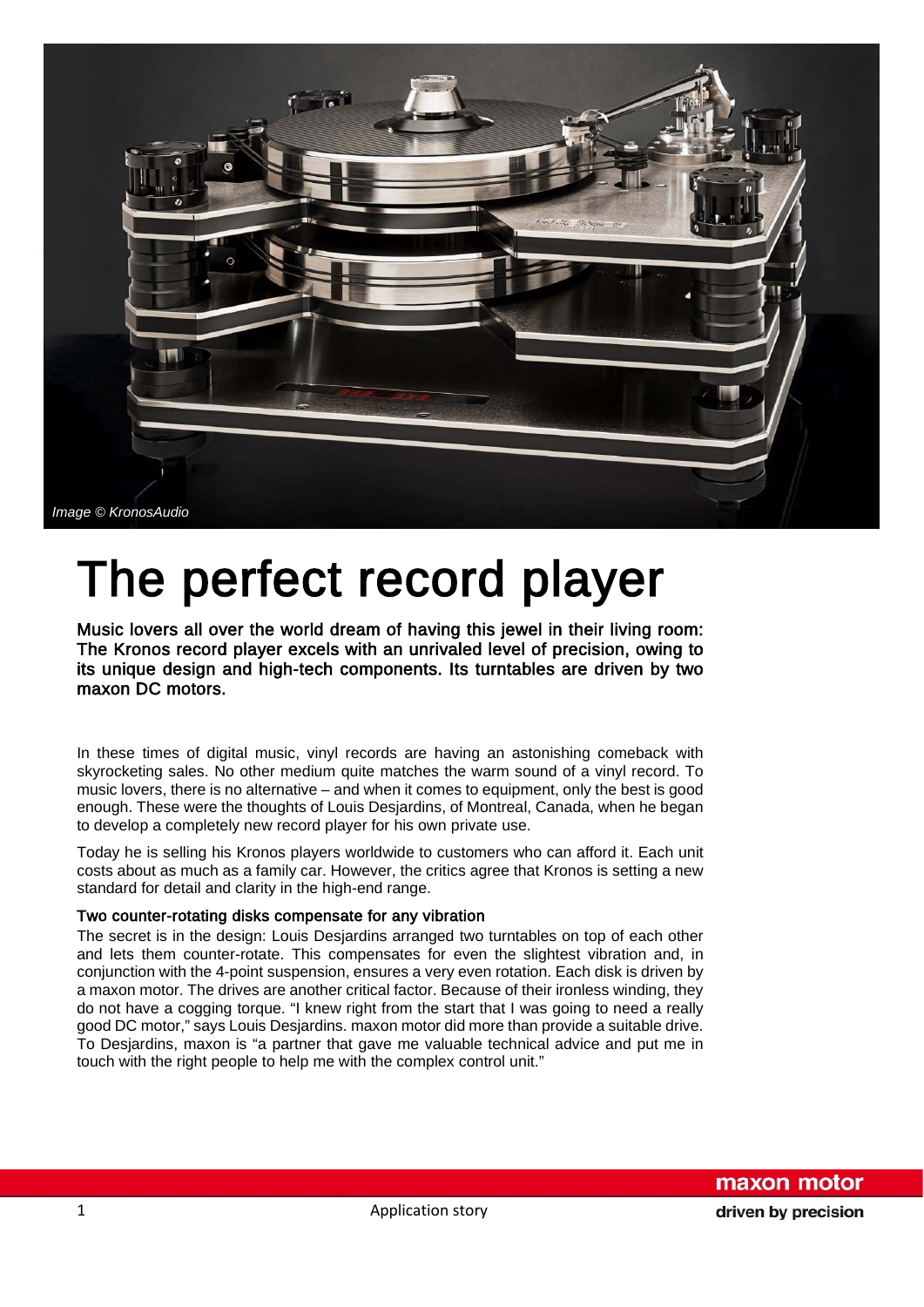## Change to DXC motors came as a revelation

This year, Louis Desjardins was able to bring the Kronos to yet another level, when maxon engineers supplied him with DCX-series micromotors. These motors are renowned for their efficiency, power, and compact dimensions. And what he heard after installation was an improvement in sound. "I didn't expect it, but there was an audible difference from the previous maxon drive. And I'd already been very happy before!" The brushed DCX motor with a diameter of 22 mm runs even smoother and hardly makes a sound. Desjardins is excited: "In a replay system, every detail counts. This is especially true for a player, where even the minutest motion affects the sound."



With the two DCX motors that drive the turntables, the Kronos player has definitely arrived in the highest segment of the market. "I have the best drives in the market," says Louis Desjardins. Bill Parish, a US-based Kronos distributor, agrees: "As good as the Kronos Limited Edition is  $-$  and I'm going to say that it is the best that is available worldwide  $-$  the DCX technology raises this player to yet another level."

## "I have the best drives in the market."

Louis Desjardins, Kronos Audio

Louis Desjardins is proud to have succeeded turning his project into a business. "My idea worked, and I'm very grateful for that." However, he isn't planning to rest on his laurels. After all, he is on a quest for the perfect player and wants to improve his product through continuous innovation. Desjardins believes that maxon motor is just the right partner: "Just like me, maxon wants to keep getting better. That's why I can be certain of having the best motors in the future as well."